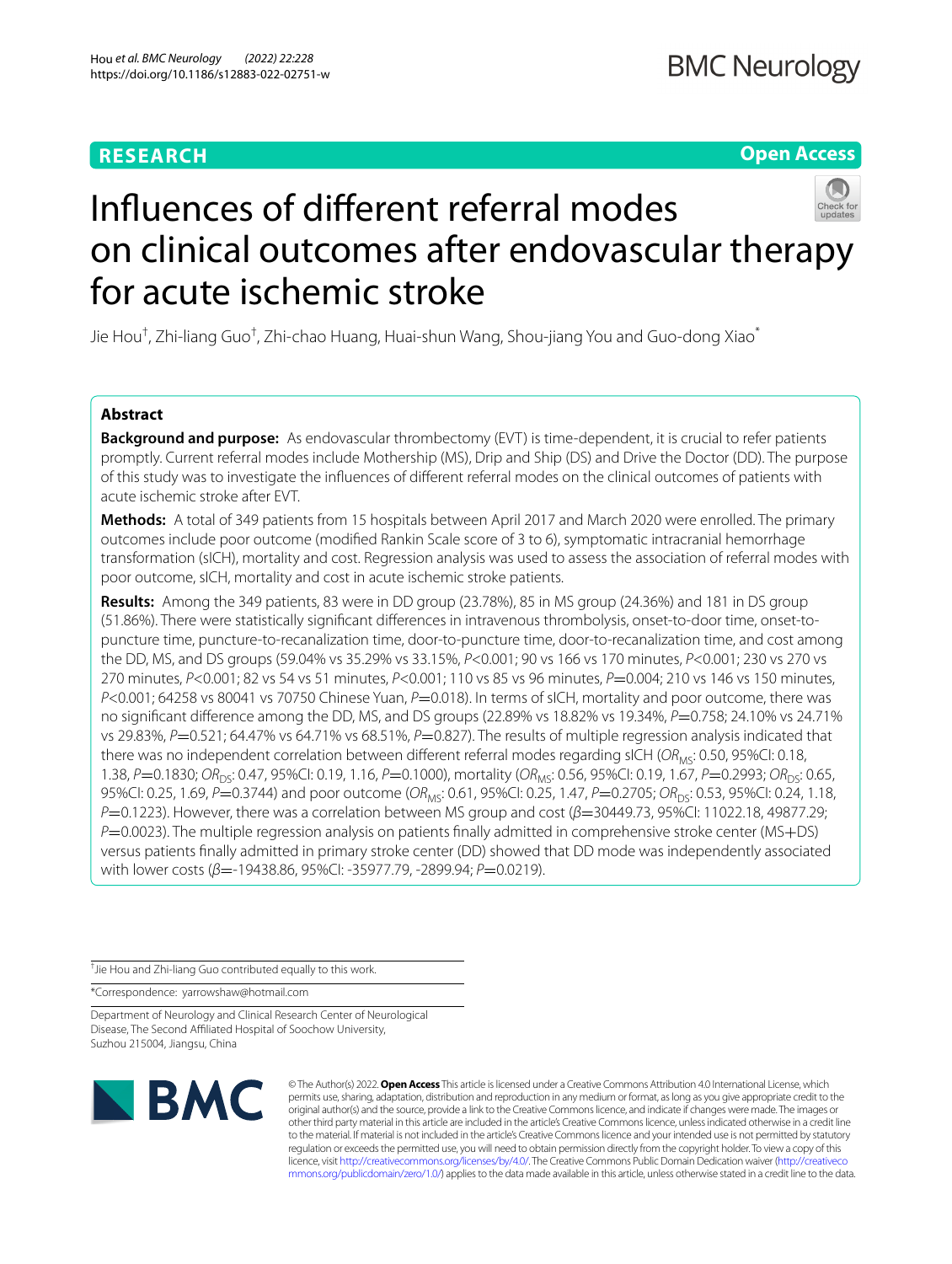**Conclusion:** There was no independent correlation between three referral modes and sICH, mortality, poor outcome correspondingly. Different referral modes can be implemented in clinical practice according to the situations encountered. Compared to MS and DS modes, DD mode is more economical.

**Keywords:** Referral mode, Ischemic Stroke, Endovascular therapy, Outcomes

## **Introduction**

Stroke is one of the most common causes of death and the most frequent cause of disability in the world [\[1](#page-9-0)]. Time is the brain, and the treatment of stroke is highly time-dependent [\[2](#page-9-1)]. Moreover, a considerable number of patients are unable to reach the hospital in time [\[1](#page-9-0), [3\]](#page-9-2). Endovascular therapy has been proved to be efective in ischemic stroke patients with large vessel occlusion (LVO), signifcantly superior to conventional stroke treatment [\[4](#page-9-3)[–11\]](#page-9-4). Timely referral of patients is very important. The National Institute of Neurological Diseases and Stroke (NINDS) defnes the time standard for the in-hospital emergency chain after stroke patients arrive at hospitals  $[12]$  $[12]$ . Thus NINDS's recommendation scope only covers the in-hospital delays. However, the majority delay of patients arrived at stroke center occurred in the pre-hospital phase, and the time delay in the process of transport is the main reason for patients to exceed the time window of endovascular therapy  $[13, 14]$  $[13, 14]$  $[13, 14]$ . Therefore, shortening the pre-hospital time delay in patients with acute ischemic stroke is crucial. As a result, three clinical referral modes are derived for ischemic stroke patients with LVO: Mothership mode (MS, patients were referred directly to the comprehensive stroke center), Drip and Ship mode (DS, patients were referred to a primary stroke center and then to a comprehensive stroke center), and Drive the Doctor mode (DD, the physicians in comprehensive stroke center were sent to the primary stroke center) [[15–](#page-9-8)[19\]](#page-9-9).

There is still a lack of high-quality evidence to clarify the prognostic signifcance of the three referral modes for endovascular therapy until present, especially the DD mode. The main purpose of our study was to analyze the efects of three diferent referral modes on the outcomes (symptomatic intracranial hemorrhage transformation, mortality, poor outcome and cost) of patients with acute ischemic stroke after endovascular treatment.

## **Method**

## **Research subjects**

This was a retrospective study with multi-facility-cooperation. A total of 417 patients with acute ischemic stroke were enrolled from 15 hospitals between April 2017 and March 2020. We excluded 68 patients based on exclusion criteria (eighteen patients with incomplete baseline data, six patients lost follow-up, forty-four patients failed to receive endovascular therapy including one patient with spontaneous recanalization, one patient died

<span id="page-1-0"></span>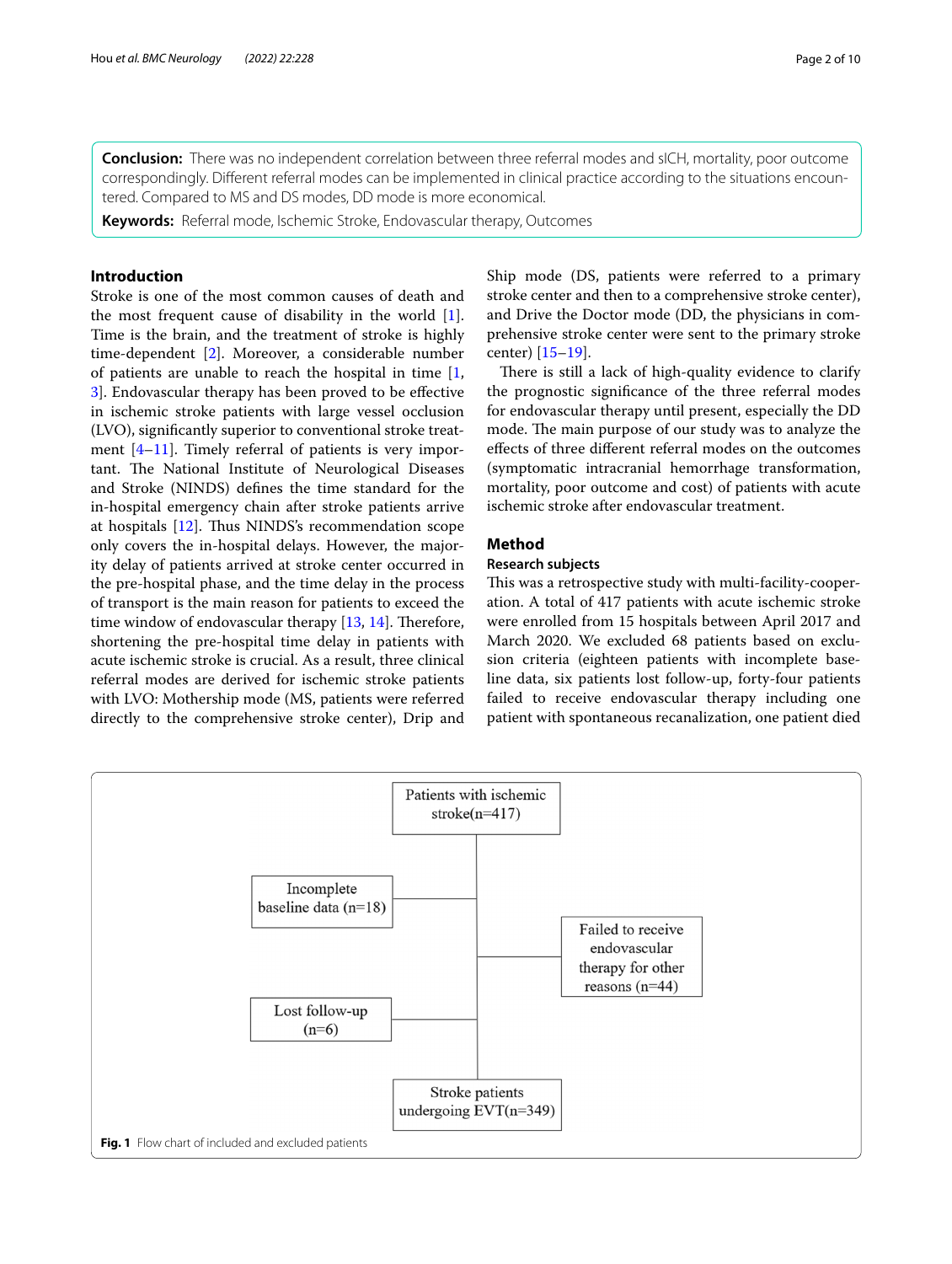preoperatively, fve patients with failed approach and thirty-seven with absence of LVO or intra-arterial thrombolytic alone), and 349 patients met inclusion criteria eventually (Figure [1](#page-1-0)). According to the diferent referral modes, the patients were divided into three groups: DD mode, MS mode and DS mode. Patients with DS mode and MS mode were defned as group A (traditional referral modes), and patients with DD mode were defned as group B (emerging referral mode) based on patients' fnal admission to the stroke center.

**Inclusion criteria:** (1) acute ischemic stroke patients with large vessels occlusion. (2) received endovascular therapy and signed informed consent.

**Exclusion criteria:** (1) patients with incomplete baseline data or lost follow-up. (2) patients who failed to receive endovascular therapy for other reasons. (3) patients with previous neurological or psychiatric diseases. (4) previous mRS score > 1.

#### **Operation procedures**

The stroke centers in this study were dominated by the comprehensive stroke center (CSC) of our hospital and radiated outward to the other 14 primary stroke centers (PSC). The PSCs have adequate endovascular treatment equipment to ensure the operation, but the availability of neurointerventional surgeons were limited for them. Therefore, our hospital is equipped with 7 days/24-hour professional neurointerventional surgeons to meet the medical needs of acute ischemic stroke patients with diferent referral modes. All patients were treated with endovascular therapy by the doctors of the neurointervention team in our hospital. Forming a regional and unique frst-aid circle for endovascular therapy of stroke.

#### **Data collection**

## *General baseline and history data*

Gender, age, NIHSS, ASPECTS, systolic blood pressure, diastolic blood pressure, pulse, infarction location, past medical history, TOAST classifcation and intravenous thrombolysis.

## *The operation‑related Indicators*

The location of occlusive vessels, the methods of treatment, onset-to-door time (ODT), onset-to-puncture time (OPT), onset-to-recanalization time (ORT), puncture-torecanalization time (PRT), door-to-puncture time (DPT), door-to-recanalization time (DRT) [\[15](#page-9-8), [16](#page-9-10), [18](#page-9-11)], recanalization rate, intracranial hemorrhage transformation, cost and mRS.

## *Evaluation indicators*

The outcomes of interest include symptomatic intracranial hemorrhage transformation (sICH), mortality,

poor outcome and cost. Neurological deficits were assessed according to the National Institutes of Health Stroke Scale (NIHSS) [[20](#page-9-12)]. Early intracranial ischemic changes were evaluated using Albert Stroke Project Early CT Score (ASPECTS) [[21](#page-9-13)]. Vascular recanalization was defined as modified Thrombolysis in Cerebral Infarction Score (mTICI) 2B-3 [[22\]](#page-9-14). Good outcome was defined as 3-month modified Rankin Scale (mRS)<2. Poor outcome was defned as 3-month mRS≥3. Mortality was defned as death from any causes within 90 days [[23\]](#page-9-15). sICH was defned as any type of intracranial hemorrhage with an increase in NIHSS of greater than or equal to 4 points or death within 24 hours [[24,](#page-9-16) [25\]](#page-9-17).

## *Statistical analysis*

Using SPSS 23.0 and EmpowerStats software to input and analyze the data. Statistical diferences between groups were determined using one-way ANOVA (measure variables of the normal distribution), Kruskal-Wallis H (measure variables of the skewness distribution) and Chi-square test (categorical variables). Multiple regression analysis of three modes was constructed. Model I adjusted for age and gender, and Model II adjusted for variables that were signifcantly correlated with clinical outcomes (*P*<0.1) or changed by more than 10% compared with the initial regression coefficient (variables to be adjusted according to covariate screening) [[26](#page-9-18)]. Stratifed analyses were performed using stratifed regression models to assess the stability of associations between diferent referral modes and clinical outcomes. *P*≤0.05 was considered to be statistically signifcant.

### **Results**

# **Clinical Baseline**

## *Baseline characteristics*

Table [1](#page-3-0) showed that there were 83 cases (23.78%) in the DD group, 85 cases (24.36%) in the MS group and 181 cases  $(51.86%)$  in the DS group. The male patients were 52 (62.65%), 46 (54.12%) and 110 (60.77%), respectively, with an average age of 66.77 years (12.69),66.61 years  $(11.62)$  and  $64.67$  years  $(14.57)$ . There were significant diferences in ASPECTS, pulse, intravenous thrombolysis among the three groups  $(P<0.05)$ . There were no significant diferences in NIHSS, systolic blood pressure, diastolic blood pressure, risk factors, TOAST classifcation, location of vascular occlusion, location of infarction and methods of treatment among the three groups(*P*>0.05). The proportion of intravenous thrombolysis in the DD group was higher than that in the MS and DS groups (59.04% vs 35.29% vs 33.15 %, *P*<0.001) (Table [1](#page-3-0)).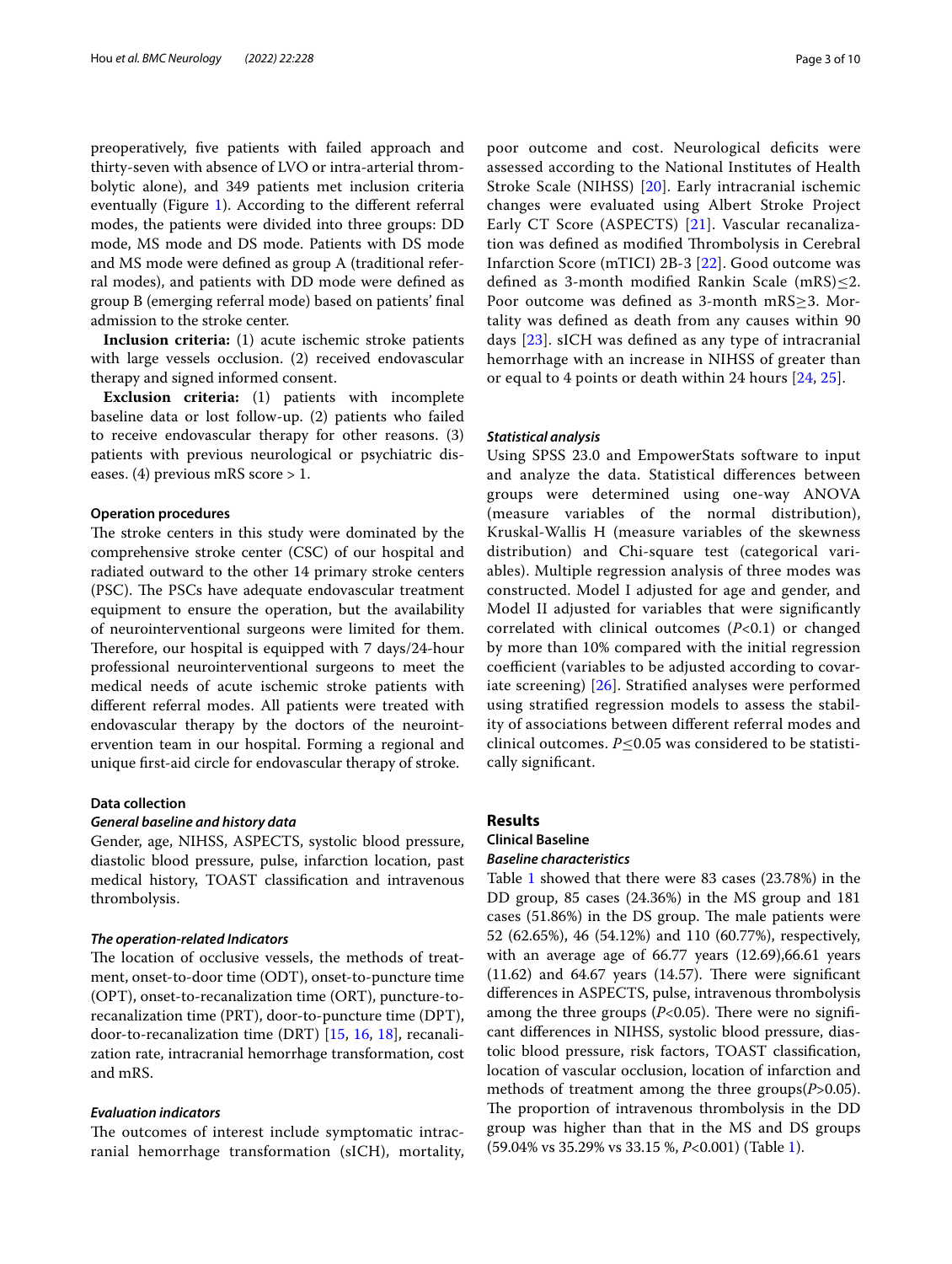| Mode                              | <b>DD</b><br>$N = 83$ | <b>MS</b><br>$N = 85$ | <b>DS</b><br>$N = 181$ | P-value |
|-----------------------------------|-----------------------|-----------------------|------------------------|---------|
| Male(n,%)                         | 52 (62.65%)           | 46 (54.12%)           | 110 (60.77%)           | 0.476   |
| Age, X(SD)                        | 66.77 (12.69)         | 66.61 (11.62)         | 64.67 (14.57)          | 0.375   |
| NIHSS, M(IQR)                     | 15.00 (11.00-19.00)   | 16.00 (12.00-19.00)   | 16.00 (13.00-20.00)    | 0.253   |
| ASPECTS, M(IQR)                   | 7.00 (7.00-8.00)      | 7.00 (6.00-7.00)      | 7.00 (6.00-7.00)       | < 0.001 |
| Pulse, X (SD)                     | 78.04 (17.28)         | 84.01 (18.05)         | 82.65 (18.88)          | 0.027   |
| Systolic BP, X (SD)               | 150.17 (21.28)        | 148.73 (27.23)        | 148.69 (21.80)         | 0.831   |
| Diastolic BP, X (SD)              | 87.77 (15.09)         | 85.65 (17.88)         | 86.89 (15.90)          | 0.358   |
| Risk factor (n,%)                 |                       |                       |                        |         |
| Hypertension                      | 51 (61.45%)           | 56 (65.88%)           | 128 (70.72%)           | 0.312   |
| <b>Diabetes mellitus</b>          | 20 (24.10%)           | 11 (12.94%)           | 36 (19.89%)            | 0.175   |
| <b>Atrial fibrillation</b>        | 35 (42.17%)           | 41 (48.24%)           | 76 (41.99%)            | 0.606   |
| <b>Coronary heart disease</b>     | 6(7.23%)              | 6(7.06%)              | 19 (10.50%)            | 0.545   |
| Hyperlipemia                      | 30 (36.14%)           | 20 (23.53%)           | 64 (35.36%)            | 0.118   |
| Gout                              | 4 (4.82%)             | 1(1.18%)              | 8 (4.42%)              | 0.357   |
| <b>Previous stroke</b>            | 20 (24.10%)           | 14 (16.47%)           | 35 (19.34%)            | 0.453   |
| Smoking                           | 22 (26.51%)           | 27 (31.76%)           | 51 (28.18%)            | 0.737   |
| <b>Drinking</b>                   | 16 (19.28%)           | 22 (25.88%)           | 39 (21.55%)            | 0.570   |
| TOAST(n,%)                        |                       |                       |                        | 0.377   |
| Large-artery atherosclerosis      | 41 (49.40%)           | 30 (35.29%)           | 85 (46.96%)            |         |
| Cardioembolism                    | 37 (44.58%)           | 49 (57.65%)           | 86 (47.51%)            |         |
| Other/undetermined etiology       | $5(6.02\%)$           | 6(7.06%)              | 10 (5.52%)             |         |
| <b>Procedural characteristics</b> |                       |                       |                        |         |
| Occlusion site(n,%)               |                       |                       |                        | 0.092   |
| <b>Intracranial ICA</b>           | 27 (32.53%)           | 13 (15.29%)           | 53 (29.28%)            |         |
| <b>MCA</b>                        | 46 (55.42%)           | 61 (71.76%)           | 105 (58.01%)           |         |
| Vertebral/basilar artery          | 10 (12.05%)           | 11 (12.94%)           | 23 (12.71%)            |         |
| Infarction site(n,%)              |                       |                       |                        | 0.414   |
| Left                              | 50 (60.24%)           | 43 (50.59%)           | 96 (53.04%)            |         |
| Right                             | 33 (39.76%)           | 42 (49.41%)           | 85 (46.96%)            |         |
| IV(n,%)                           | 49 (59.04%)           | 30 (35.29%)           | 60 (33.15%)            | < 0.001 |
| Threapy(n,%)                      |                       |                       |                        | 0.059   |
| Stent                             | 35 (42.17%)           | 42 (49.41%)           | 85 (46.96%)            |         |
| <b>Aspiration</b>                 | 3(3.61%)              | 11 (12.94%)           | 20 (11.05%)            |         |
| <b>Stent combined aspiration</b>  | 9 (10.84%)            | 10 (11.76%)           | 28 (15.47%)            |         |
| Other                             | 36 (43.37%)           | 22 (25.88%)           | 48 (26.52%)            |         |

<span id="page-3-0"></span>**Table 1** Baseline data among three groups of referral modes

*X* Mean, *SD* Standard deviation, *M* Median, *IQR* Interquartile range, *DD* Drive the Doctor, *MS* Mothership, *DS* Drip and Ship, *NIHSS* National Institutes of Health Stroke Scale, *ASPECTS* Albert Stroke Project Early CT Score, *BP* Blood pressure, *TOAST* Trial of Org 10172 in Acute Stroke Treatment, *ICA* Internal carotid artery, *MCA* Middle cerebral artery, *IV* Intravenous thrombolysis.

## *Outcomes after endovascular thrombectomy of three groups*

group was lower than that in the MS and DS groups

(64258 vs 80041 vs 70750, *P*=0.018) (Table [2\)](#page-4-0).

## There were no significant differences in recanalization rate, sICH, asymptomatic intracranial hemorrhage transformation, mRS, mortality and poor outcome among the three groups  $(P>0.05)$ . The cost in the DD

## *Time to treatment*

There were significant statistical differences in ODT, OPT, PRT, DPT and DRT among the three groups. Compared with MS and DS group, the ODT and OPT of DD group were shorter (90min vs 166min vs 170min, *P*<0.001; 230mm vs 270min vs 270min, *P*<0.001), PRT, DPT and DRT were longer (82min vs 54min vs 51min,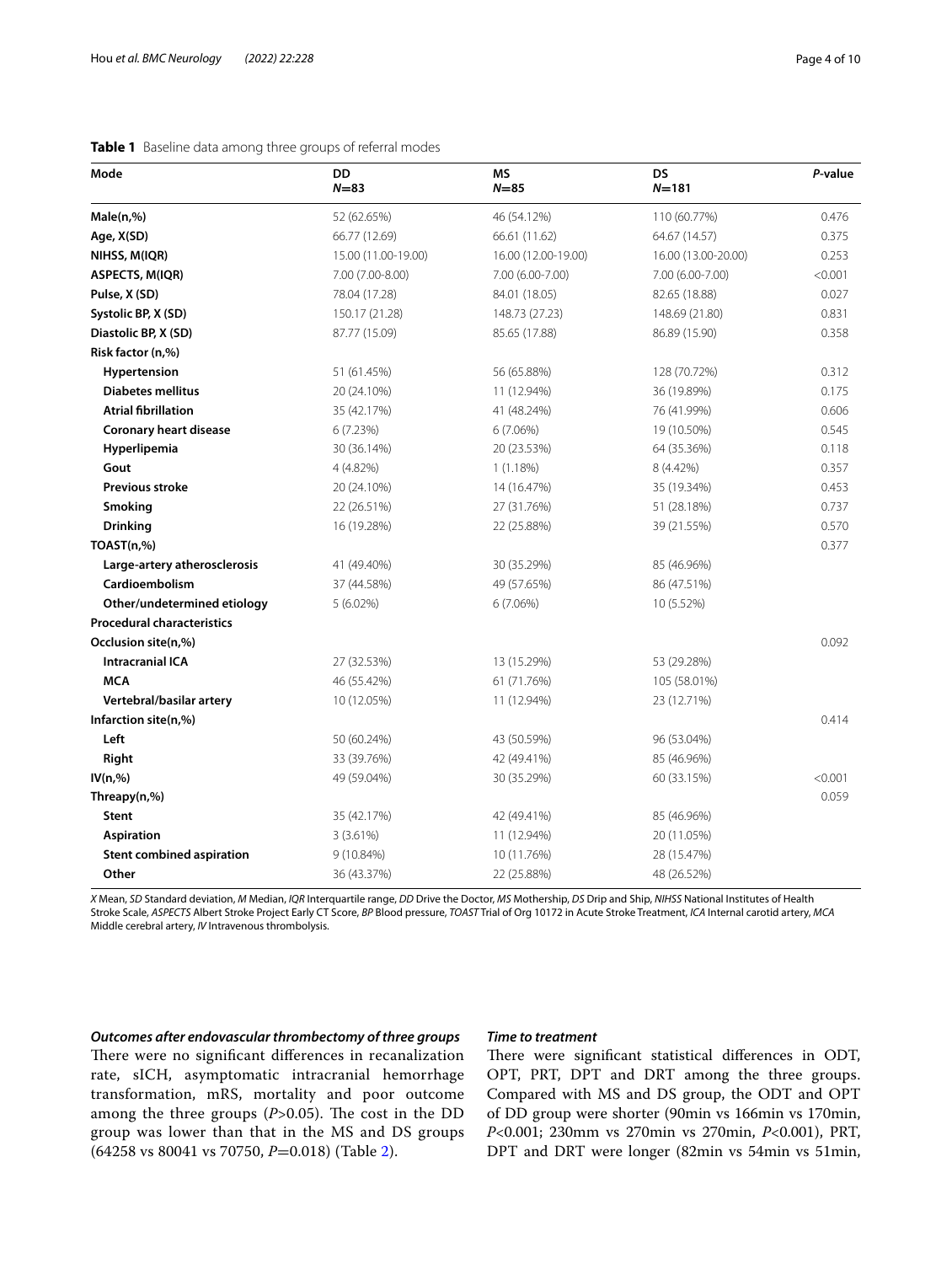| <b>Outcomes</b>     | DD<br>$N = 83$               | ΜS<br>$N = 85$                | <b>DS</b><br>$N = 181$       | P-value |
|---------------------|------------------------------|-------------------------------|------------------------------|---------|
| Recanalization(n,%) | 68 (81.93%)                  | 74 (87.06%)                   | 143 (79.01%)                 | 0.285   |
| Cost, M(IQR)        | 64258.00 (45832.00-88586.50) | 80041.00 (59036.00-110982.00) | 70750.00 (52046.00-92235.00) | 0.018   |
| slCH(n,%)           | 19 (22.89%)                  | 16 (18.82%)                   | 35 (19.34%)                  | 0.758   |
| asICH(n,%)          | 19 (22.89%)                  | 26 (30.59%)                   | 38 (20.99%)                  | 0.225   |
| mRS, M(IQR)         | 4.00 (2.00-5.00)             | 4.00 (1.00-5.00)              | 4.00 (2.00-6.00)             | 0.836   |
| mRS(n,%)            |                              |                               |                              | 0.072   |
| 0                   | 3(3.61%)                     | 6(7.06%)                      | 11 (6.08%)                   |         |
|                     | 10 (12.05%)                  | 16 (18.82%)                   | 32 (17.68%)                  |         |
|                     | 14 (16.87%)                  | 8 (9.41%)                     | 14 (7.73%)                   |         |
|                     | $9(10.84\%)$                 | 7 (8.24%)                     | 28 (15.47%)                  |         |
|                     | 15 (18.07%)                  | 19 (22.35%)                   | 35 (19.34%)                  |         |
| 5                   | 12 (14.46%)                  | 8 (9.41%)                     | 7(3.87%)                     |         |
| 6                   | 20 (24.10%)                  | 21 (24.71%)                   | 54 (29.83%)                  |         |
| Mortality(n,%)      | 20 (24.10%)                  | 21 (24.71%)                   | 54 (29.83%)                  | 0.521   |
| Poor outcome(n,%)   | 56 (64.47%)                  | 55 (64.71%)                   | 124 (68.51%)                 | 0.827   |

<span id="page-4-0"></span>**Table 2** Outcomes after endovascular thrombectomy of three referral modes

*M* Median, *IQR* Interquartile range, *DD* Drive the Doctor, *MS* Mothership, *DS* Drip and Ship, *sICH* Symptomatic intracranial hemorrhage transformation, *asICH* Asymptomatic intracranial hemorrhage transformation, *mRS* Modifed Rankin Scale.

*P*<0.001; 110min vs 85min vs 96min, *P*=0.004; 210min vs 146min vs 150min, *P*<0.001). In PRT, DS group is the shortest and in DPT, DRT, MS group is the shortest. There was no statistical difference in ORT among the three groups  $(305\text{min vs } 328\text{min vs } 335\text{min}, P=0.260)$ (Table [3](#page-4-1)).

## **Multiple regression analysis of referral modes among three groups**

Compared with DD group, there was no independent correlation between diferent referral modes in sICH, poor outcome and mortality (*P*>0.05). In the unadjusted model, the MS group was independently associated with the cost (β=20529.94, 95%CI:3204.23-37855.65, *P*=0.0208). After adjusting for the age and gender in the Model I, the MS group was still independently associated with the cost (β=20535.56, 95%CI:3122.93-37948.20, *P*=0.0214). After adjusting for the variables with statistical diferences and related covariables in the univariate analysis in the Model II, there was a signifcant correlation between the MS group and the cost (*β*=30449.73, 95%CI:11022.18-49877.29, *P*=0.0023). The cost of MS group was much higher than that of DD group (Table [4](#page-5-0)).

## **Stratifed analysis of referral modes among the three groups**

According to diferent outcome variables, further stratifed analysis was made according to age (< 65 years old vs  $\geq$  65 years old), gender (male vs female), related risk factors (no vs yes), intravenous thrombolysis (no vs yes) and NIHSS (< 16 vs  $\geq$  16).

<span id="page-4-1"></span>

| Time(min)   | <b>DD</b><br>$N=83$    | <b>MS</b><br>$N = 85$  | DS<br>$N = 181$        | P-value |
|-------------|------------------------|------------------------|------------------------|---------|
| ODT, M(IQR) | 90.00 (56.00-144.00)   | 166.00 (107.00-276.00) | 170.00 (112.82-260.00) | < 0.001 |
| OPT, M(IQR) | 230.00 (172.50-289.00) | 270.00 (220.00-360.00) | 270.00 (212.00-365.00) | < 0.001 |
| ORT, M(IQR) | 305.00 (251.50-381.00) | 328.00 (280.00-405.00) | 335.00 (265.00-435.00) | 0.260   |
| PRT, M(IQR) | 82.00 (60.00-110.00)   | 54.00 (39.00-82.00)    | 51.00 (35.00-75.00)    | < 0.001 |
| DPT, M(IQR) | 110.00 (74.50-173.00)  | 85.00 (55.00-134.00)   | 96.00 (50.00-143.89)   | 0.004   |
| DRT, M(IQR) | 210.00 (159.00-278.50) | 146.00 (119.00-191.00) | 150.00 (111.00-202.61) | < 0.001 |

*M* Median, *IQR* Interquartile range, *DD* Drive the Doctor, *MS* Mothership, *DS* Drip and Ship, *ODT* Onset-to-door time, *OPT* Onset-to-puncture time *ORT* Onset-torecanalization time, *PRT* Puncture-to-recanalization time, *DPT* Door-to-puncture time, *DRT* Door-to-recanalization time.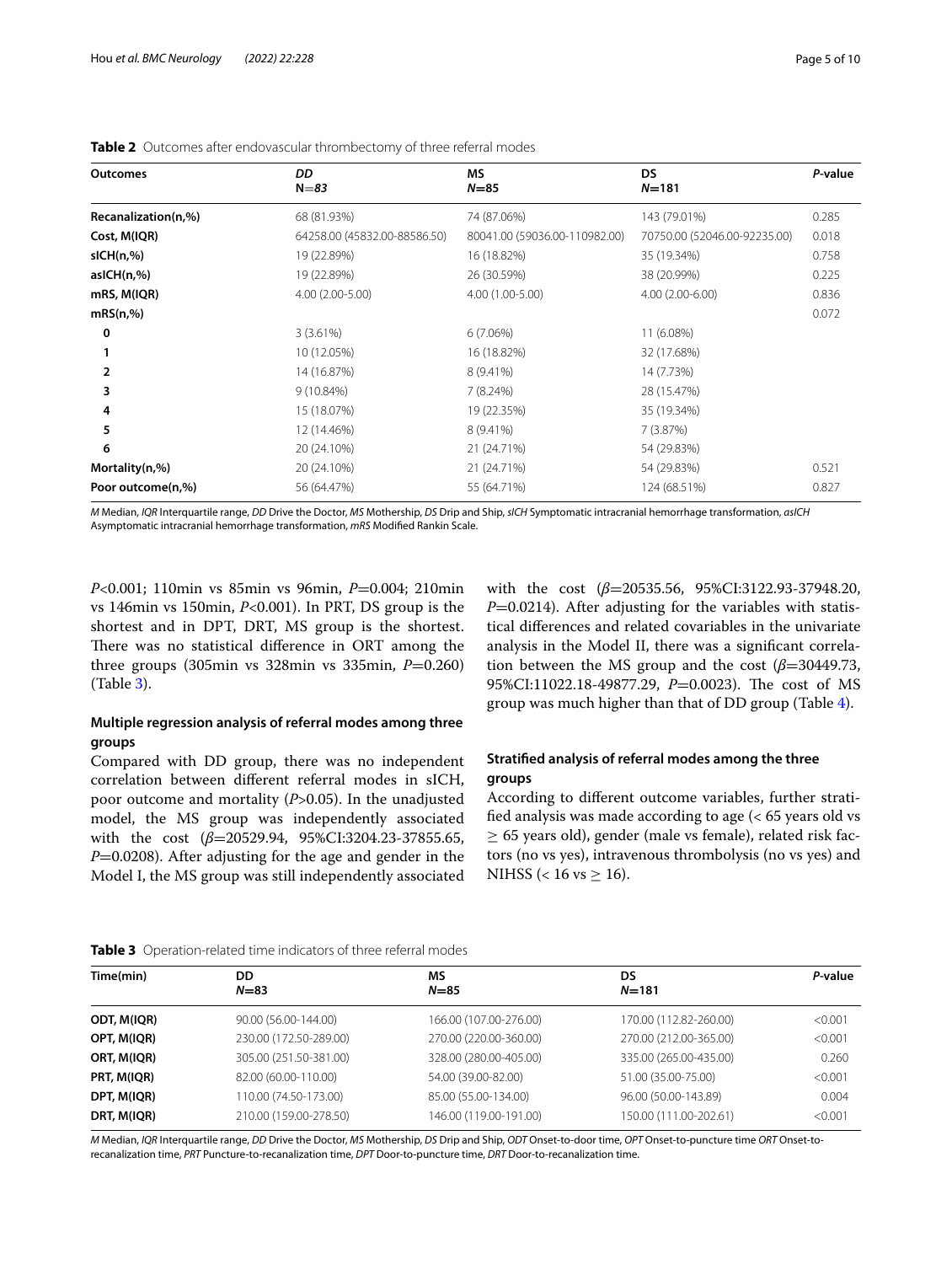|                  | Unadjusted                          | Model I                             | Model II                             |
|------------------|-------------------------------------|-------------------------------------|--------------------------------------|
|                  | OR/ $\beta$ (95%CI) P               | OR/ $\beta$ (95%CI) P               | OR/ $\beta$ (95%CI) P                |
| sICH             |                                     |                                     |                                      |
| Mode             |                                     |                                     |                                      |
| <b>DD</b>        | 1.0                                 | 1.0                                 | 1.0                                  |
| <b>MS</b>        | 0.78 (0.37, 1.65) 0.5168            | 0.77 (0.36, 1.64) 0.5015            | 0.50 (0.18, 1.38) 0.1830             |
| DS               | 0.81 (0.43, 1.52) 0.5067            | 0.83 (0.44, 1.56) 0.5530            | 0.47 (0.19, 1.16) 0.1000             |
| Poor outcome     |                                     |                                     |                                      |
| Mode             |                                     |                                     |                                      |
| <b>DD</b>        | 1.0                                 | 1.0                                 | 1.0                                  |
| <b>MS</b>        | 0.88 (0.47, 1.68) 0.7053            | 0.87 (0.45, 1.67) 0.6789            | 0.61 (0.25, 1.47) 0.2705             |
| <b>DS</b>        | 1.05 (0.60, 1.83) 0.8664            | 1.13 (0.64, 1.99) 0.6794            | 0.53 (0.24, 1.18) 0.1223             |
| <b>Mortality</b> |                                     |                                     |                                      |
| Mode             |                                     |                                     |                                      |
| <b>DD</b>        | 1.0                                 | 1.0                                 | 1.0                                  |
| <b>MS</b>        | 1.03 (0.51, 2.09) 0.9267            | 1.05 (0.51, 2.15) 0.8886            | 0.56 (0.19, 1.67) 0.2993             |
| DS               | 1.34 (0.74, 2.43) 0.3361            | 1.44 (0.79, 2.65) 0.2372            | 0.65 (0.25, 1.69) 0.3744             |
| Cost             |                                     |                                     |                                      |
| Mode             |                                     |                                     |                                      |
| <b>DD</b>        | $\overline{0}$                      | 0                                   | $\mathbf 0$                          |
| <b>MS</b>        | 20529.94 (3204.23, 37855.65) 0.0208 | 20535.56 (3122.93, 37948.20) 0.0214 | 30449.73 (11022.18, 49877.29) 0.0023 |
| DS               | 5834.54 (-9049.08, 20718.16) 0.4428 | 5910.74 (-9056.35, 20877.82) 0.4394 | 14630.17 (-2428.95, 31689.30) 0.0938 |

<span id="page-5-0"></span>**Table 4** Multiple regression analysis of referral modes among the three groups

Model I: adjusted for age and gender; Model II: adjusted the variables with statistical diferences in univariate analysis Table S[5](#page-8-0), [6,](#page-8-0) [7](#page-8-0) and [8](#page-8-0) (*P*<0.1) and the covariates selected in Table S[14,](#page-8-0) [15](#page-8-0), [16](#page-8-0), and [17](#page-8-0) in the appendix; *sICH* Symptomatic intracranial hemorrhage transformation, *DD* Drive the Doctor, *MS* Mothership, *DS* Drip and Ship.

The results of sICH showed that compared with DD group, the infuences of diferent referral modes on sICH were signifcantly diferent in age groups. Among the patients younger than 65 years old, MS group had signifcantly higher risks of sICH (*OR*=29.88, 95%CI:1.28- 696.19,  $P=0.0345$ ), the risk of sICH in MS group was 28.88 times higher than that in DD group. In patients older than 65 years old, MS and DS groups had lower risks of sICH (*OR*=0.15, 95%CI:0.04-0.59, *P*=0.0067; *OR*=0.27, 95%CI:0.08-0.88, *P*=0.0304), the risk of sICH was reduced by 85% and 73% compared with DD group, respectively. In addition, in patients without hyperlipidemia, the risk of sICH in the DS group was 76% lower than that in the DD group (*OR*=0.24, 95%CI:0.07-0.79,  $P=0.0197$ ). The remaining indexes were not statistically signifcant (Table [S1](#page-8-0)).

The results of poor outcome showed that there were signifcant diferences in the impact of diferent referral modes on poor outcome in gender compared with DD group. In male patients, the DS group was negatively correlated with poor outcome, with a 67% lower risk of poor outcome than DD group (*OR*=0.33, 95%CI:0.11-0.97,  $P=0.0436$ ). The other indexes were not statistically signifcant (Table S[2\)](#page-8-0).

The results of mortality showed that with reference to DD group, diferent referral modes were negatively correlated with mortality in patients without hyperlipidemia. The risk of death in MS group and DS group was 81% and 74% lower than that in DD group, respectively (*OR*=0.19, 95%CI:0.04-0.81, *P*=0.0248; *OR*=0.26, 95%CI:0.07-0.92, *P*=0.0370). The other indexes were not statistically signifcant (Table [S3\)](#page-8-0).

The results of cost showed that in DD group, there were signifcant diferences in age, gender, risk factors, intravenous thrombolysis and NIHSS. Compared with DD group, MS group spent more money than DD group in male patients, patients with hypertension, without atrial fbrillation, without coronary heart disease, without hyperlipidemia, without previous stroke, without smoking history, or without intravenous thrombolysis  $(P<0.05)$ . The cost in MS group was higher than that in DD group regardless of age and NIHSS (*P*<0.05). Compared with DD group, the cost of DS group was higher than DD group in male patients, patients without atrial fbrillation, or without intravenous thrombolysis (*P*<0.05), that is, the cost advantage of DD group was more obvious (Table S[4\)](#page-8-0).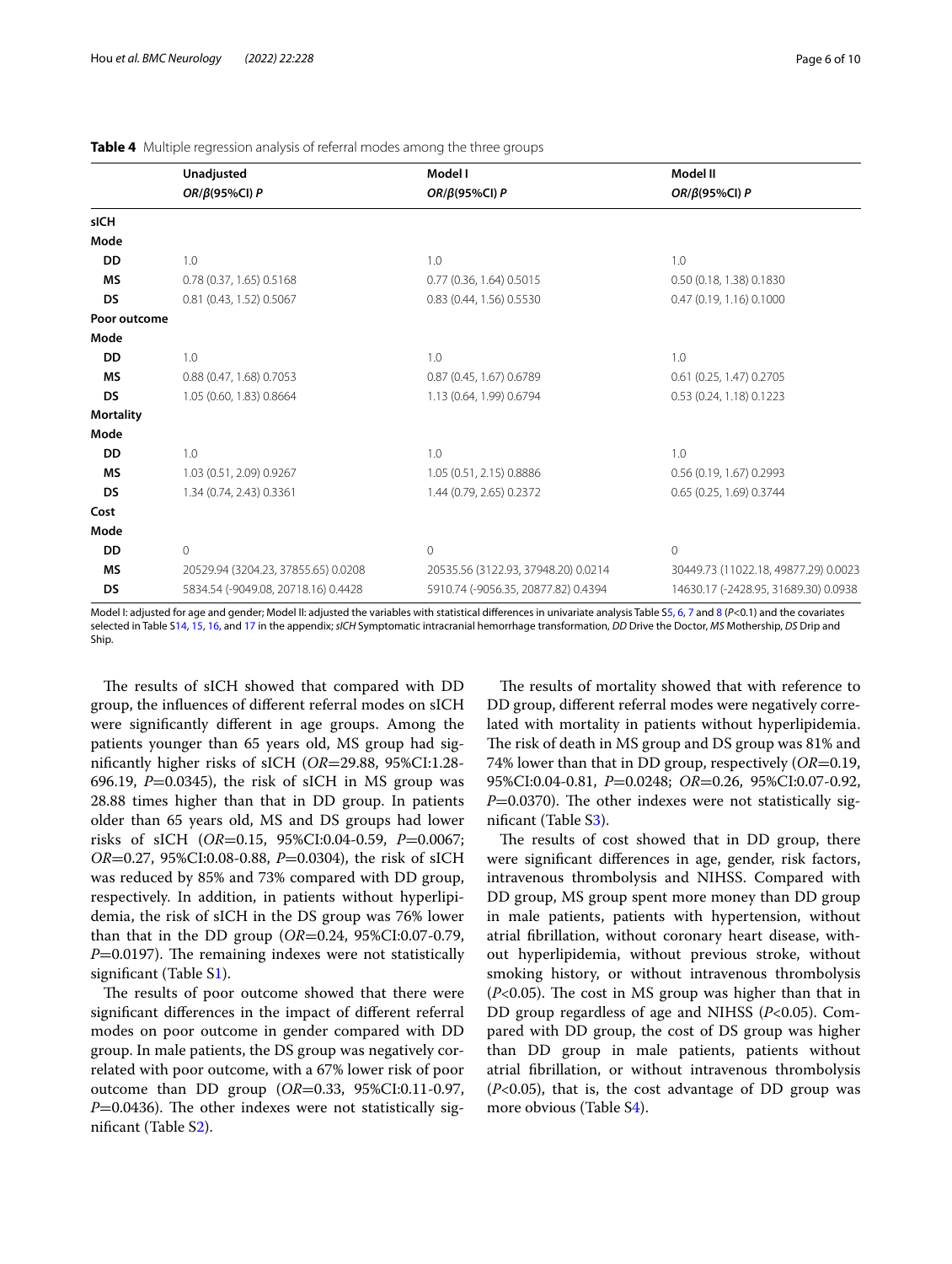### **Multiple regression analysis of group A and group B**

Table [S20](#page-8-0) summarized the results that there was no correlation regarding sICH, poor outcome, mortality or cost between groups in the unadjusted model (*P*=0.4607; *P*=0.9761; *P*=0.4644; *P*=0.1462). After adjusting gender and age in model I, the results were still not correlated (*P*=0.4862; *P*=0.8975; *P*=0.3657; *P*=0.1459). However, after adjusting variables with statistical diferences in univariate analysis and related covariates in model II, group B was independently associated with cost (*β*=-19438.86, 95%CI: -35977.79- -2899.94, P=0.0219). Patients paid signifcantly less for endovascular therapy at a PSC than at a CSC (Table [S20](#page-8-0)).

## **Discussion**

Our study found that DD mode was more economical, with no signifcant diference in sICH, mortality and poor outcome after EVT, compared to MS and DS modes. It suggested that DD mode was an alternative for MS and DS modes which are majority referral modes in some extent. These results would be interpreted in the context of 3 following debates.

#### **Analysis of diferent referral modes and outcomes**

Hemorrhagic transformation is a complication of acute ischemic stroke, resulting in poor outcomes and mortality [\[27](#page-9-19)]. In our study, there was no signifcant diference in sICH among the three groups  $(P=0.758)$ . Multiple regression analysis found that there was no independent correlation between the three referral modes and sICH (*P*>0.05), which was consistent with the results of Kijpaisalratana et al. [\[28](#page-9-20)]. Subsequently, we made a further stratified analysis of sICH in different subgroups. The results showed MS mode was more likely to develop sICH in patients less than 65 years old, which may be related to the longer delay of frst admission of stroke patients in MS mode than in the other two modes. Earlier admission should reduce the risk of sICH after endovascular therapy by controlling risk factor earlier. Unlike in MS and DS modes, patients 65 years or older in DD mode have a higher risk of sICH because the perioperative management experience of the PSC are lower than those of the CSC, even if endovascular therapy is performed by experienced neurointerventional surgeons. In addition, age is an unchangeable risk factor for stroke. The intracranial vascular conditions of elderly patients are worse, and their tolerance to changes in blood pressure is poorer. Related studies have shown that patients with elevated blood pressure and high blood pressure variability have an increased risk of hemorrhagic transformation, [[29](#page-9-21)] so the risk of hemorrhagic transformation in elderly patients is higher than that in young people. This situation can be improved by improving the inter-hospital cooperation mechanism and strengthening the training of medical staf in PSC on the perioperative management of EVT.

The related study shows that for per 1 hour delay in the onset and recanalization time of patients with acute ischemic stroke, the probability of functional independence is reduced by  $10\% - 38\%$  [[13,](#page-9-6) [17](#page-9-22)]. There was no signifcant diference in poor outcome and mortality among the three groups in this study  $(P=0.827, P=0.521)$ , and multiple regression analysis still showed that there was no independent correlation between diferent referral modes in poor outcome and mortality (*P*>0.05), which was similar to that of Seker et al and Kijpaisalratana et al. [[15,](#page-9-8) [28](#page-9-20)]. It is proved that the clinical outcomes of patients with DD mode is as good as that of MS and DS modes, which are more mature. Further stratifed analysis of poor outcome showed that in male patients, the risk of poor outcome in DS mode was lower than that in DD mode (*OR*=0.33, 95%CI:0.11-0.97, *P*=0.0436). In general, cardiac embolism (CE) stroke was more common in females and large artery atherosclerosis (LAA) thrombotic stroke was more common in males [[30](#page-9-23), [31](#page-9-24)]. LAA lesions may result in intracranial atherosclerosis (ICAS), and form ICAS-related occlusions (ICAS-O) easily. Related studies indicated that current techniques of stent-retriever and aspiration thrombectomy are highly efective in CE stroke. However, these techniques are less efficacious in ICAS-O stroke and successful recanalization of ICAS-O may require rescue treatments with intra-arterial thrombolysis, balloon angioplasty or stent placement [[32](#page-9-25), [33\]](#page-9-26). In our study, the rate of LAA (117/208, 56.25%) in males was higher than CE (76/208, 36.54%) and other/ undetermined etiology (15/208, 7.21%). Totally seventyeight male patients, forty in DS group and twenty-four in DD group, received rescue treatments. We speculated that more male patients received rescue treatments in DS group compared to the male patients in DD group because of the alternatives of techniques such as balloon or stent in CSC were more than that in PSC. Besides, postoperative nursing and complication management in CSC were superior to that in PSC, which infuenced the recovery of male patients in some extent. Therefore, the risk of poor outcome in male patients was lower in DS group for the variety of techniques and experienced management in CSC. However, the relative study shows that there is no signifcant diference in outcomes between DS mode and DD mode [[19](#page-9-9)], and the results be caused by the fact that most patients of the three groups are male. Related studies have shown that women are independent risk factors for poor outcome and impaired quality of life of ischemic stroke. The prevalence rate of stroke in women is higher, and the risk of stroke increases with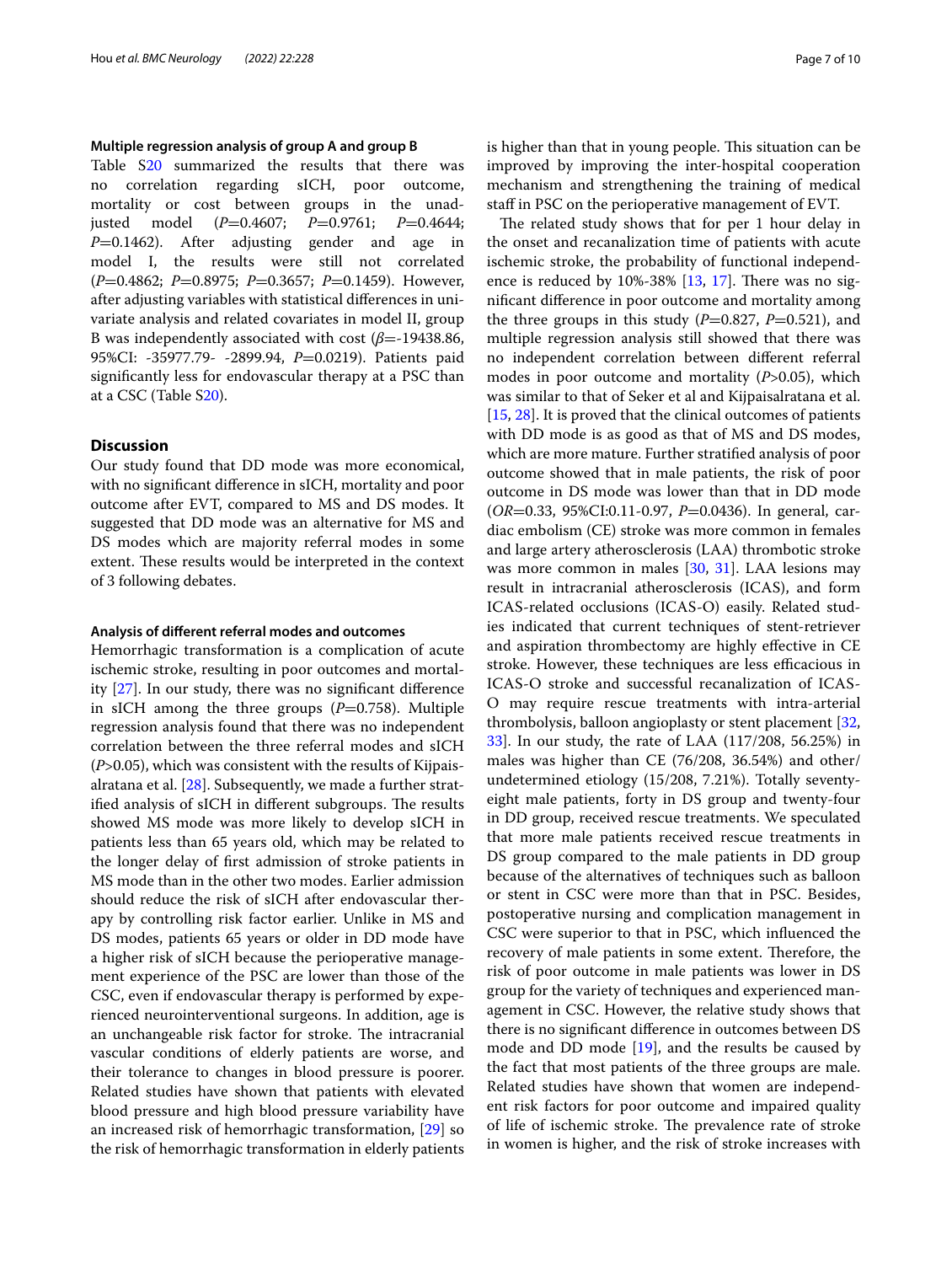age  $[34]$ . This requires further study after including more female stroke patients who meet the criteria.

In addition, according to the stratifed analysis of different referral modes and mortality, we found that in patients without hyperlipidemia, the risk of death in DD mode was higher than that in MS and DS mode (*OR*=0.19, 95%CI:0.04-0.81, *P*=0.0248; *OR*=0.26, 95%CI:0.07-0.92, *P*=0.0370). Due to the lack of similar results reported in previous studies, further studies are needed to explain this result.

Finally, our study also chooses cost as the outcome to explore the diferences among the three clinical referral modes in a view of economic. Table [2](#page-4-0) showed that the cost of DD mode was less than that of MS mode and DS mode, and there was a statistical difference (*P*=0.018). Multiple regression analysis showed that the cost of DD mode was less than that of MS mode (*β*=30449.73, 95% CI:11022.18-49877.29, *P*=0.0023). DD mode greatly reduces the economic expenditure of stroke patients' families, which means it would become a better substitute for MS and DS modes. The reduction in treatment costs probably because of inconsistencies in treatmentrelated costs such as auxiliary examinations, treatment drugs, stroke care, etc. between PSC and CSC at diferent grades hospitals. Further stratifed analysis of cost also shows that the cost of DD mode is less than that of MS and DS modes in most cases, resulting in huge social and economic benefts.

Furthermore, we divided the patients into two groups that fnally admitted to diferent stroke centers, and multiple regression analysis showed a more obvious cost advantage of DD mode (Table [S20](#page-8-0)). At present, study on the cost of diferent referral modes is lacked. Kunz et al.'s results of endovascular therapy for patients with ischemic stroke showed that the incremental cost-efectiveness ratio (ICER) of quality-adjusted life year (QALY) generated by endovascular therapy plus standard care costs for stroke was \$22801 [\[35](#page-9-28)]. Related research by Simpson et al shows that the average cost of stroke patients receiving endovascular therapy abroad is \$35130 [\[36](#page-9-29)]. Barbosa et al's study suggests that the cost-efectiveness of intravenous thrombolysis and endovascular therapy in three developing countries (Iran, China and Brazil) is about \$2578 to \$34052 per QALY, of which the cost-efectiveness of each QALY in China (based on the exchange rate between China and the United States in 2019) is \$10142 [[37\]](#page-9-30). The cost result of our study is similar to Barbosa et al's, [[37](#page-9-30)] but it is still far less than the cost of endovascular therapy for stroke patients abroad.

# **Intravenous thrombolysis among the three referral modes**

The proportion of intravenous thrombolysis in DD group was higher than that in MS group and DS group (49 (59.04%) vs 30 (35.29%) vs 30(33.15%), *P*<0.001) of our study, which is similar to the proportion of intravenous thrombolysis (63.5%, 32.4%, 59.8%) in Seker et al. [[15\]](#page-9-8). The difference in the DS group probably due to the fact that once the PSC judge that patients with acute ischemic stroke may have LVO, they tended to refer the patients directly to the CSC in order to minimize the delay of secondary transport between hospitals as much as possible. When the patients arrive at the CSC, they may have exceeded the time window of intravenous thrombolysis.

#### **Time indicators analysis among the three referral modes**

The relationships between the establishment of reperfusion and outcomes are time-dependent  $[38, 39]$  $[38, 39]$  $[38, 39]$ . In this study, there were statistical diferences in most of the time indicators among the three groups of modes.

The ODT and OPT in DD group were shorter than those in MS group and DS group (*P*<0.001, *P*<0.001). This may be on account of the location of endovascular therapy in DD group is located in the PSC, which avoids the second referral between diferent hospitals, and transferring neurointerventional surgeons rather than patients costs less time. The physicians shortened the OPT through advanced preoperative preparation, including femoral artery puncture before the neurointerventional surgeons arrived at the PSC. Among the results of Seker et al, [\[15](#page-9-8)] the OPT of MS mode was the shortest, the OPT of DD mode was in the middle and the OPT of DS mode was the longest. The results of Ismail et al also showed that the OPT of MS mode was the shortest,  $[16]$  which contradicts to our study. The reason may be that all the PSCs in this study have junior doctors engaged in neurointervention who are qualifed to perform percutaneous femoral artery catheterization, although lack of skilled endovascular therapy experience, can quickly complete preoperative preparation.

The PRT, DPT and DRT of DD mode were longer than those of MS mode and DS mode  $(P<0.001, P=0.004,$ *P*<0.001), which is similar to the results of Wei et al. [\[17](#page-9-22)] The prolongation of PRT and DRT may be caused by the available number of CSC is limited to patients and the workload in CSC is heavy, in addition to that, most CSC are usually concentrated in urban areas  $[40]$  $[40]$ . The waiting time for the arrival of neurointerventional surgeons of CSC to formally start endovascular therapy after femoral artery puncture prolongs the overall time of operation and delays the recanalization time. This condition may be improved with the increase in the overall number of CSC. The PRT in Multi-MERCI study is 96 minutes (IQR, 18-282min) [[41](#page-9-34)]. Taking this as a reference, although the DD mode in this study extends the patient's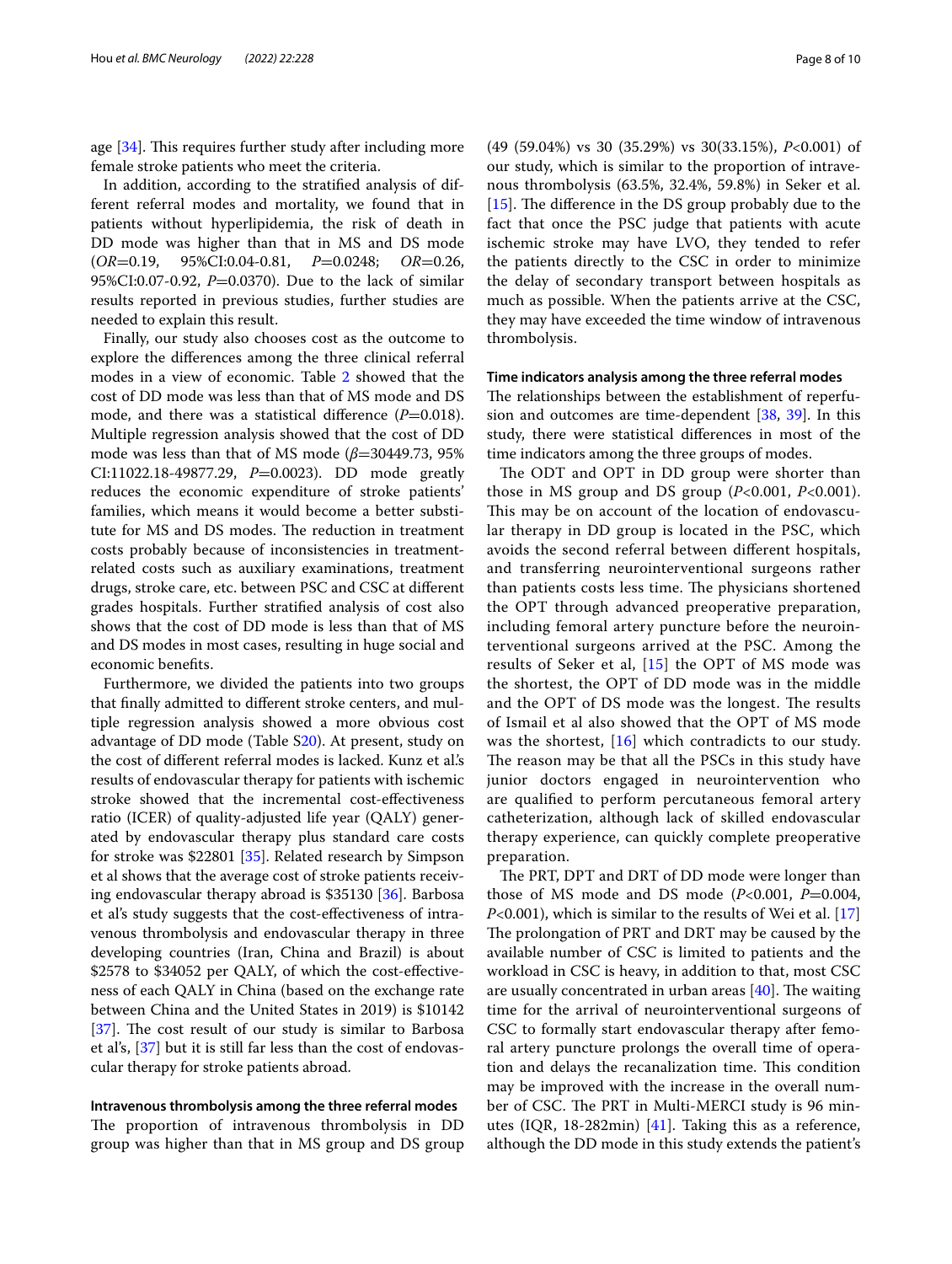PRT to some extent, it is shorter than the Multi-MERCI study (82min vs 96min), which may be attributed to the progress of medical technology and devices and experienced neurointerventional surgeons. With the standardization and normalization of neurovascular interventional therapy, PRT and DRT will be further shortened. Wei et al showed that the DPT of DD mode was 128min, [[17\]](#page-9-22) and that of DD mode in our study was 110min, which is similar. The CSC in the MS mode has more experience in handling the first aid flow in the stroke patients than the PSC in the DD mode, and PSCs in the DS mode contacted the CSC in advance before patients were referred to the CSC for avoiding unnecessary delay after re-admission, decreasing the time consumed in DPT. Because of above reasons, DPT in the DD mode of our study is more time-consuming than MS and DS modes.

Compared with the results of Osanai et al, [[18\]](#page-9-11) the operation-related time indicators in this study are longer, which may be due to the relatively late start of neurointerventional therapy in our country and the accumulation of pre-hospital and in-hospital time delay caused by immature procedures. This will be improved after the endovascular therapy gradually matures.

Our study has some advantages: First, although this study was a retrospective study, which inevitably included many potential confounding factors, we used strict statistical analysis as much as possible to minimize the infuences of confounding factors. Second, the results of stratifed analysis suggested that DD mode may increase the risk of sICH in patients older than 65 years old, but greatly reduce the related costs of stroke treatments. Third, our study provided a reference for the choice of referral modes in clinical work. But the shortcomings of this study are also obvious: First, the retrospective study can only provide weak evidence of the correlation between exposure variables and outcome variables, and it was difficult to distinguish their causality. Second, the research group was limited in the regions with economic advantages and convenient transportation, therefore it can't be extended to other regions temporarily. Third, the application of DD mode is not mature enough and needs further promotion.

## **Conclusion**

There was no independent correlation between three referral modes and sICH, mortality, poor outcome correspondingly. Diferent referral modes can be implemented in clinical practice according to the situations encountered. Considering the cost, compared with MS and DS mode, DD mode is more economical.

## **Supplementary Information**

The online version contains supplementary material available at [https://doi.](https://doi.org/10.1186/s12883-022-02751-w) [org/10.1186/s12883-022-02751-w.](https://doi.org/10.1186/s12883-022-02751-w)

<span id="page-8-0"></span>**Additional fle 1: Table S1.** Stratifed Analysis of sICH among three modes. **Table S2.** Stratifed Analysis of poor outcome among three modes. **Table S3.** Stratifed Analysis of mortality among three modes. **Table S4.** Stratifed Analysis of cost among three modes. **Table S5.**  Univariate regression Analysis of sICH. **Table S6.** Univariate regression Analysis of poor outcome. **TableS7.** Univariate regression Analysis of mortality. **Table S8.** Univariate regression Analysis of cost. **Table S9.** Col‑ linear screening. **Table S10.** The relationship between covariates and the sICH (*n*=349). **Table S11.** The relationship between covariates and poor outcome (*n*=349). **Table S12.** The relationship between covariates and mortality (*n*=349). **Table S13.** The relationship between covariates and cost (*n*=349).**Table S14.** The adjusting efect of potential mixed factors on the estimated value of sICH. **Table S15.** The adjusting efect of potential mixed factors on the estimated value of poor outcome. **Table S16.**The adjusting efect of potential mixed factors on the estimated value of mortality. **Table S17.** The adjusting efect of potential mixed factors on the estimated value of cost. **Table S18.** Baseline data of group A and B. **Table S19.** Outcomes after endovascular thrombectomy of group A and B. **Table S20.** Multiple regression analysis of group A and B.

#### **Acknowledgements**

Not applicable.

#### **Authors' contributions**

J H, ZL G and GD X designed the study. J H and ZL G acquired the data. HS W and ZC H analyzed and interpreted the data. SJ Y performed statistical analysis. J H and ZL G drafted the manuscript. GD X made critical revisions of the manuscript. All authors read and approved the fnal manuscript.

#### **Funding**

This study was supported in part by the National Natural Science Foundation of China (NO.81801154), Suzhou City People's Livelihood Science and Technology Project (SYS2017051).

#### **Availability of data and materials**

The datasets generated and/or analysed during the current study are not publicly available due to the datasets are owned by the institution only but are available from the corresponding author on reasonable request.

#### **Declarations**

#### **Competing interests**

The authors declare no competing interests.

#### **Ethics approval and consent to participate**

The informed consent to participate was obtained from all participants and written informed consent in accordance with the Declaration of Helsinki. This study was performed in accordance with the appropriate guidelines and regulations. The study protocols were approved by the ethics committees of Second Afliated Hospital of Soochow University, Soochow University.

#### **Consent for publication**

Not applicable.

#### **Competing interest**

The authors declare that they have no competing interest and the research was conducted in the absence of any commercial or fnancial relationships that could be construed as a potential confict of interest.

Received: 4 February 2022 Accepted: 9 June 2022Published online: 21 June 2022